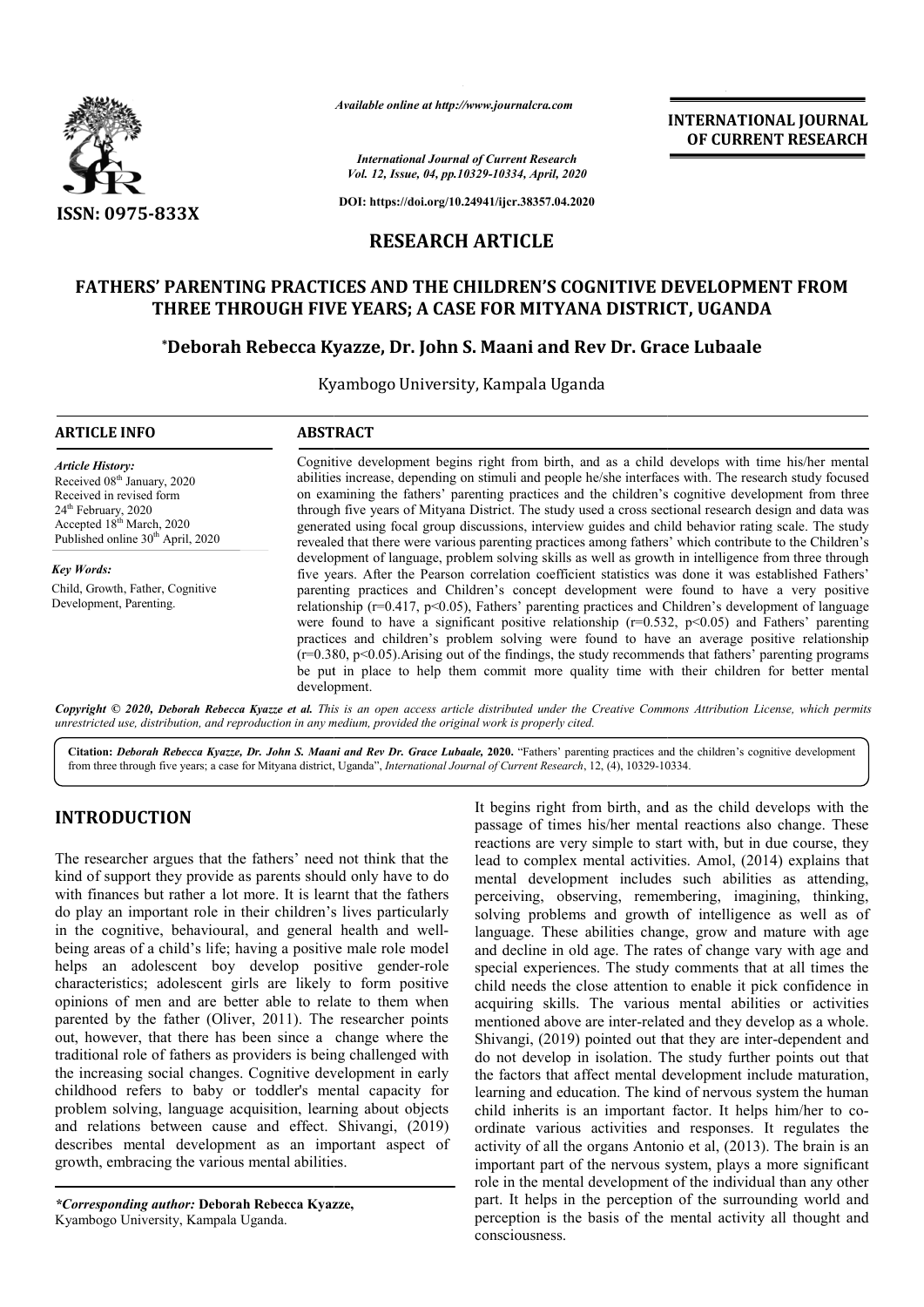Fathers are often stereotyped as clueless when it comes to raising children with both the father and mother believing that women are more 'naturally' wired to be caregivers. However, mothers 'who traditionally stayed at home to be full time parents' are now working, although they are still bearing children who need full parental support. The solution has been to leave children with relatives, nannies or even strangers. However this has proved inadequate as stories of child abuse, neglect, abandonment and runaway children abound in the media. The fathers of the children have generally decided to abandon ship and the women have bravely taken on the task of being both the 'father' and mother to their children which is not always successful. Omurungi (2010) says that it is decreed by law that both parents of a child should share the responsibility of bringing them up. However, in Uganda, it is becoming increasingly difficult to make fathers own up and this has left many mothers desperate. Sharon (2016) says that 'absent fathers' is an issue which affects women across Uganda today regardless of their fathers' age, tribe, profession or background. According to Rutgers (2015), over 1,000 single mothers report cases of child neglect by fathers and failure to offer maintenance support ranks the highest. In 2009, about 1,600 women reported failure of offering maintenance support from their children's fathers. Roux *et al* (2016) comments that the large number of fathers abandoning their children or refusing to provide any sort of financial support is becoming more common in Uganda, as children grow, so does the cost of sustaining them.

Many men state that unemployment and the absence of wellpaying jobs leaves them unable to provide for any child comments (Tami *et al*., 2016). However, it should be noted that fathers' involvement in parenting is not only about the financial support but also about being part of the cognitive, behavioural, and general health and well-being aspects of children. Therefore, the father needs to give more time to the child in order to have a strong attachment and strong relationship. The benefits to this will lead to having a strong, wiser, kind and trusty worthy child in society (Ranjit, 2014). The study endeavoured to establish how fathers detachment and absenteeism /little and infrequent presence affects children's cognitive development. It is out of this study that intervention strategies of improving fathers' parenting practices will emerge.

**The study was underpinned by the cognitive theory:** Swiss biologist and psychologist Jean Piaget (1896-1980) observed his children (and their process of making sense of the world around them) and eventually developed a four-stage model of how the mind processes new information encountered. He argues that fathers are key elements in children's environment and have the potential to contribute to children's cognitive development. He posited that children progress through four stages and that they all do so in the same order. These stages are: sensorimotor stage (birth to 2 years old)the intelligence is demonstrated through motor activity without the use of symbols. Then the pre- operational stage (2-7 years), intelligence is seen through use of symbols, memory and imagination are developed, the concrete operational stage (7- 11 years), intelligence is demonstrated through logical and systematic manipulation of symbols related to concrete objects. For the formal operational stage (11years-above), intelligence is demonstrated through the logical use of symbols related to abstract concepts.

Kendra *et.al*, (2019)noted that Piaget believed that children take an active role in the learning process ,acting much like scientists as they perform experiments, make observations and learn about the world. In Piaget view early cognitive development involves processes based upon actions and later progresses to changes in mental operations.

#### **PURPOSE OF THE STUDY**

The purpose of the study was to investigate fathers' parenting practices and the children's Cognitive development from three through five years in Mityana District, Uganda

#### **OBJECTIVES OF THE STUDY**

#### **The study was guided by the following objectives:**

- To examine fathers' parenting practices that promotes children's concept formation from three through five years,
- To explore how fathers' parenting practices promote the Children's language development from three through five years,
- To analyze how fathers' parenting practices contribute to the Children's problem solving skills from three through five years.

#### **HYPOTHESIS:**

- There is a relationship between Fathers' parenting practices and children's concept development in Mityana District.
- There is a relationship between Fathers' parenting practices and Children's language development in Mityana District**.**
- There is a relationship between Fathers' parenting practices and children's problem solving in Mityana District

### **METHODOLOGY**

The study being that it focuses on Fathers' parenting practices and children's cognitive development three through five years. In this study the researcher employed cross sectional designs. A cross sectional design refers to the type of research design where data can be collected different respondents at a single point in time (Kothari, 2003). This research design was preferred because it is cheap in terms of time and resources as the data was collected simultaneously from respondents at single point in time. It also enabled the researcher to triangulate information from study questionnaires and interviews. Under the cross sectional design, both qualitative and quantitative approaches were used to adequately analyze the data Amin (2005) recommends use of both qualitative and quantitative techniques as an important form of triangulation especially in studies that involve large numbers of people and this subsequently made it easy to have a clear and scientific view on the opinions by having them on questionnaires (Creswell, 2016). The study may have had the experiences related to the phenomenon in question and wants to gain better understanding of the experiences of others. The study gave priority to the qualitative aspect of the study and the findings were integrated during the interpretation phase of the study.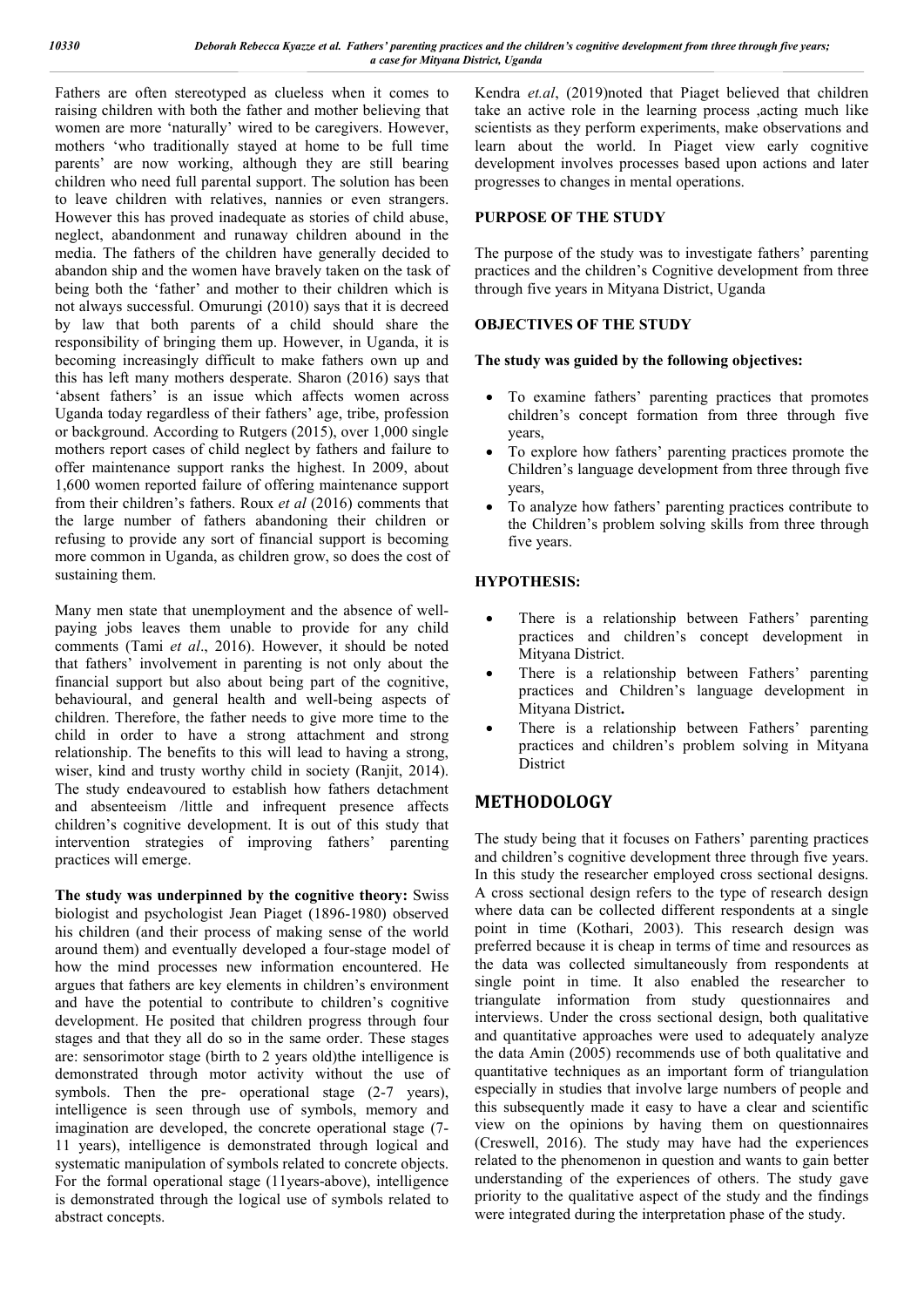Mityana District is the geographical site where data was generated using a number of sources including Likert scale guide, Key Informative Guide and child behavior rating scale. The study was carried out in Mityana District. According to (UBOS, 2017) the population for households headed by male is 15, 854. The children's total enrolment by gender from  $3 - 5$ years is 2,308 boys and 2,393 girls (MoES, 2016). The target population included a total of 160 respondents including; 100 fathers, 60 children from different nursery schools. The study points out that two age ranges of three years and five years has been adopted because the two age categories include periods in which children have rapid growth and development. These categories also represent entry points for children to move from one level of stimulation to another. The study used stratified sampling techniques to select one sub-county from 3 sub counties in Mityana county north constituency of Mityana district where the research was conducted. These sub counties were grouped into strata after which the researcher randomly selected one of them. Kothari (2014) explains that stratified sampling is applied if the population from which a sample is to be drawn does not continue a homogeneous group. Snowball sampling was to identify the children who stay with their father. The study explains that this type of sampling requires one to select a member and that member leads you to other members Simple random sampling techniques were used to select the nursery school. Kothari (2014) explains that simple random sampling is where each and every item in the population has an equal chance of inclusion in the sample and each one of the possible samples, in case of finite universe has the same probability of being selected. A Pearson's correlation was used to find a linear relationship between two variables**.**  Pearson's correlation coefficient is the test statistics that measures the statistical relationship, or association, between two continuous variables. The Pearson correlation coefficient, often referred to as the Pearson R test, is statistical formula that measures the strength between variables and relationships. To determine how strong the relationship is between two variables, you need to find the coefficient value, which can range between -1.00 and 1.00

#### **FINDINGS AND DISCUSSION**

**Fathers' parenting practices and Children's concept formation:** As children grow and develop they form concepts through the interactions with others and from experiences. Young children generally form concepts through the use of their senses. When a child forms a concept they must isolate characteristics of experiences based on similar attributes. According to the results in Table 1, Fathers' parenting practices and Children's concept development were found to have a very positive relationship  $(r=0.417)$ , p<0.05).Thus, the hypothesis that stated that father's parenting practices would have a significant influence on children's concept formation is partially accepted. This means that father's parenting practices have a positive effect on children's concept formation, which implies that children's concept formation improves with good father's parenting practices. Thus good fathers' parenting practices in Mityana District lead to increase in the children's concept formation. It was noted during interviews that majority of the respondents believed fathers' parenting practices play a significant role in the child's concept formation.

**Fathers' parenting practices and Children's Language development:** Language development is a critical part of your child's overall development. It supports your child's ability to communicate, and express and understand feelings. It also supports thinking and problem-solving, and developing and maintaining relationships. Learning to understand, use and enjoy language is the critical first step in literacy, and the basis for learning to read and write. In their first 12 months, babies develop many of the foundations that underpin speech and language development. And they keep developing language skills at an amazing rate in the first three years of life. According to the results in Table 2, Fathers' parenting practices and Children's Language development were found to have a significant positive relationship ( $r=0.532$ ,  $p<0.05$ ). Thus, the hypothesis that stated that father's parenting practices are significantly related to children's language development is largely accepted. This means that father's parenting practices positively affect their children's Language development, which implies that children's language development depends largely on father's parenting practices. Thus good father's parenting practices increase children's language development in Mityana District.

**Fathers' parenting practices and children's problem solving:** By exploring social relationships, manipulating objects, and interacting with people, children are able to formulate ideas, try these ideas out, and accept or reject what they learn. Constructing knowledge by making mistakes is part of the natural process of problem solving. As children are constantly learning new ideas, skills and concepts, these will all help them develop their problem solving skills. It is important to remember that problem solving is not an activity it is the process in which children go through to find a solution. According to the results in Table 3, Fathers' parenting practices and children's problem solving were found to have an average positive relationship (r=0.380, p<0.05).Thus, the hypothesis which stated that father's parenting practices have a relationship with children's problem solving is accepted. This means that father's parenting practices positively affect their children's problem solving abilities, which implies that children's ability to solve problems is determined by the parenting practices of their fathers. Thus if the father's parenting practices are good, and then the children's ability to solve problems will also be high.

**Regression Model:** To further confirm the relations obtained in the correlation analysis tables 1-3 using Pearson correlation coefficient, the researcher carried out regression analysis not only to examine the relationships between variables, but also to predict the influence of one variable from another. The table above gives the overall model coefficients and the significance of these values which indicate the individual contribution of the variables in the Fit model for fathers' parenting practices, Children's concept formation, development of language and problem solving. The value of B=1.970 means that when fathers' parenting practices are not effective; then children's concept formation, language development and problem solving will decrease by only 1.970 units.

#### **DISCUSSION OF FINDINGS**

**Fathers' parenting practices and Children's concept development:** The study has revealed that fathers' parenting practices promote children's concept development in different ways and where majority of respondents agreed that there is a relationship between Fathers' parenting practices and children's concept development.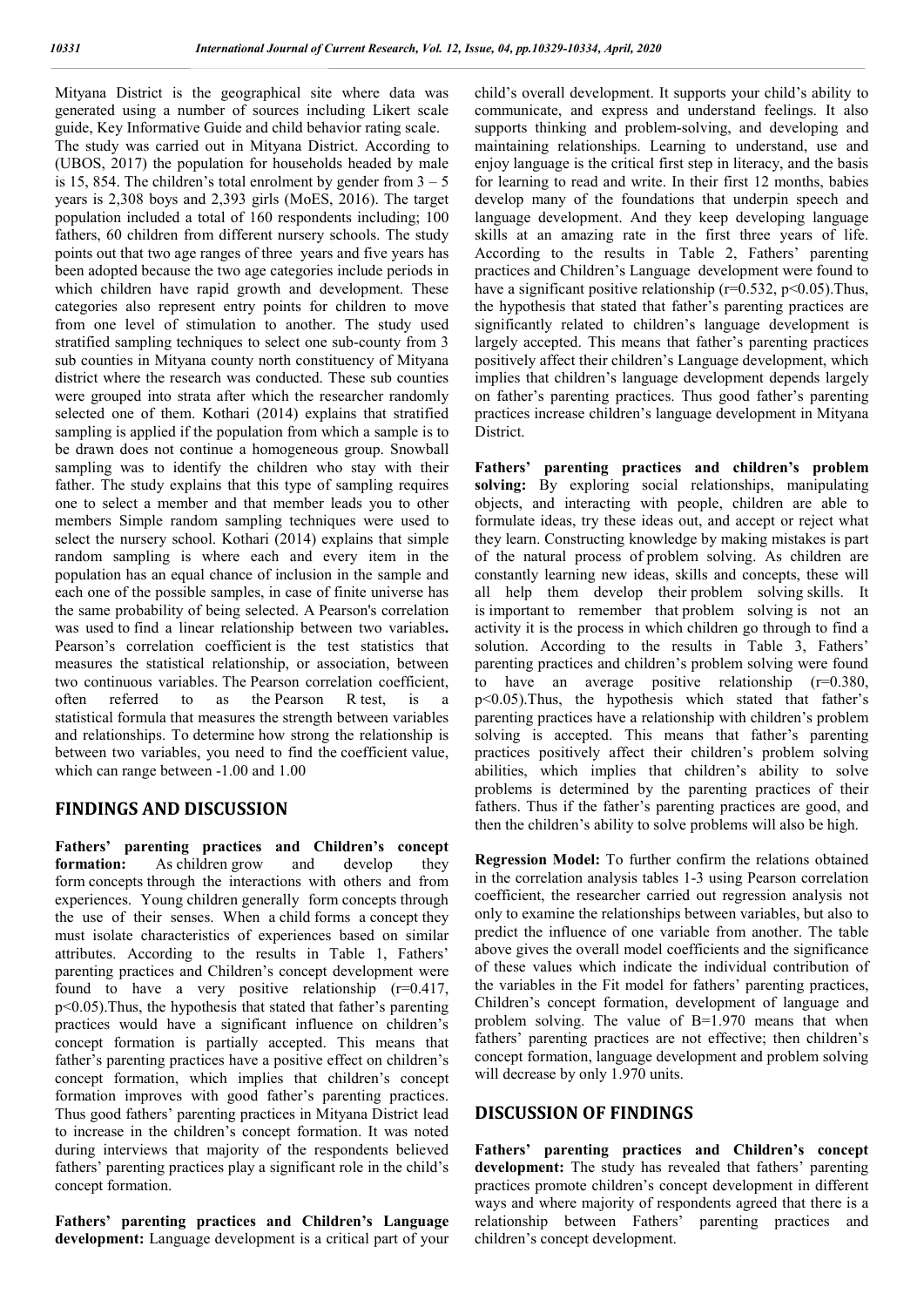#### **Table 1. Relationship between parenting practices and Children's concept formation**

|                              |         |                     | Fathers' parenting practices | Children's concept development |
|------------------------------|---------|---------------------|------------------------------|--------------------------------|
| Fathers' parenting practices |         | Pearson Correlation |                              | $.417(*)$                      |
|                              |         | $Sig. (2-tailed)$   |                              | .025                           |
|                              |         | N                   | 160                          | 160                            |
| Children's                   | concept | Pearson Correlation | $.417(*)$                    |                                |
| development                  |         | $Sig. (2-tailed)$   | .025                         |                                |
|                              |         |                     | 160                          | 160                            |

Source: *Primary Data (2019)*

#### **Table 2.Relationship between fathers' parenting practices and Children's Language development**

|                                               |                     | Fathers' parenting practices | Children's development of language |           |
|-----------------------------------------------|---------------------|------------------------------|------------------------------------|-----------|
| Fathers' parenting practices                  | Pearson Correlation |                              |                                    | $.532(*)$ |
|                                               | $Sig. (2-tailed)$   |                              |                                    | .025      |
|                                               |                     | 160                          |                                    | 160       |
| Children's development of Pearson Correlation |                     | $.532(*)$                    |                                    |           |
| language                                      | $Sig. (2-tailed)$   | .025                         |                                    |           |
|                                               |                     | 160                          |                                    | 160       |

*Source: Primary Data (2019)*

#### **Table 3. Relationship between fathers' parenting practices and Children's problem solving**

|                              |                     | Fathers' parenting practices | Children's problem solving |
|------------------------------|---------------------|------------------------------|----------------------------|
| Fathers' parenting practices | Pearson Correlation |                              | $.380(*)$                  |
|                              | $Sig. (2-tailed)$   |                              | .025                       |
|                              |                     | 160                          | 160                        |
| Problem Solving              | Pearson Correlation | $.380(*)$                    |                            |
|                              | $Sig. (2-tailed)$   | .025                         |                            |
|                              |                     | 160                          | 160                        |

*Source: Primary Data(2019)*

#### **Table 4. Overall regression model Coefficients**

| Model |                         | Unstandardized Coefficients |            | <b>Standardized Coefficients</b> |       | Sig.       |
|-------|-------------------------|-----------------------------|------------|----------------------------------|-------|------------|
|       |                         |                             | Std. Error | <b>B</b> eta                     |       | Std. Error |
|       | (Constant)              | 1.970                       | .356       |                                  | 4.091 | .002       |
|       | Concept<br>development  | .184                        | .079       | .632                             | 3.301 | .093       |
|       | Language<br>development | .0843                       | .311       | .041                             | .521  | .332       |
|       | Problem solving         | .231                        | .0502      | .099                             | 3.024 | .310       |

*Source: Primary data,(2019)*

The study revealed that 73% of the respondents agreed that fathers provide the child with objects in a variety of shapes, colors and sizes. The results agree with Cilesiz (2016), who commented that it is the father/parent's role to avail a child with simple learning objects of different kinds and shapes and even different in sizes such that the child is able to differentiate between different types and sizes of certain objects and this is done to help them grow in concept formation. The study further discovered that majority 76% of the respondents were in agreement that fathers' assist their children to collect, form groups, match or sort objects that have common characteristics. Such findings were in line with Kendra 92018) and Cathey *et al* (2018) who had earlier argued that once a father gives a child different objects, it is of importance for them to further assist the children in matching and forming groups of similar objects which deepens their concept formation efforts. The researcher discovered that a significant number of respondents (79%) agreed that fathers engage children in noticing the contrasts in simple color, shape, movement and sound patterns which findings were earlier supported by Daisy (2018), who stressed that once children have been helped by their fathers to match similar objects, it is their role to engage the children in differentiating the same objects basing on color, sound patterns among others.

It was also found out that most of the respondents (69%) agreed that fathers demonstrate for children to arrange and order materials and objects in different ways. The findings were supportive of Zenith (2014) earlier findings that with the assistance from fathers, children should be supported and taught how to arrange and order objects depending on the given instructions and once they can arrange them satisfactorily then that shows their concept formation levels are improving. Study findings further revealed that majority 68% of the respondents agreed that fathers expose children to numbers and number concepts in pictures, books and songs which was in tandem with Radian (2015) who asserted that fathers should play a lead role in getting their children familiar with counting numbers in ways like songs which helps them develop number concepts of counting and writing figures. Finally the researcher found out that 79% of the respondents were in agreement that fathers encourage children to talk about similar things in given pictures The results are in agreement with the findings of authors like David *et al* (2017) who observed that fathers' parenting practices should be able to influence a child's concept formation by helping them describe and explain pictures in form of the activity taking place in different ways as this would be significant in children's concept development efforts.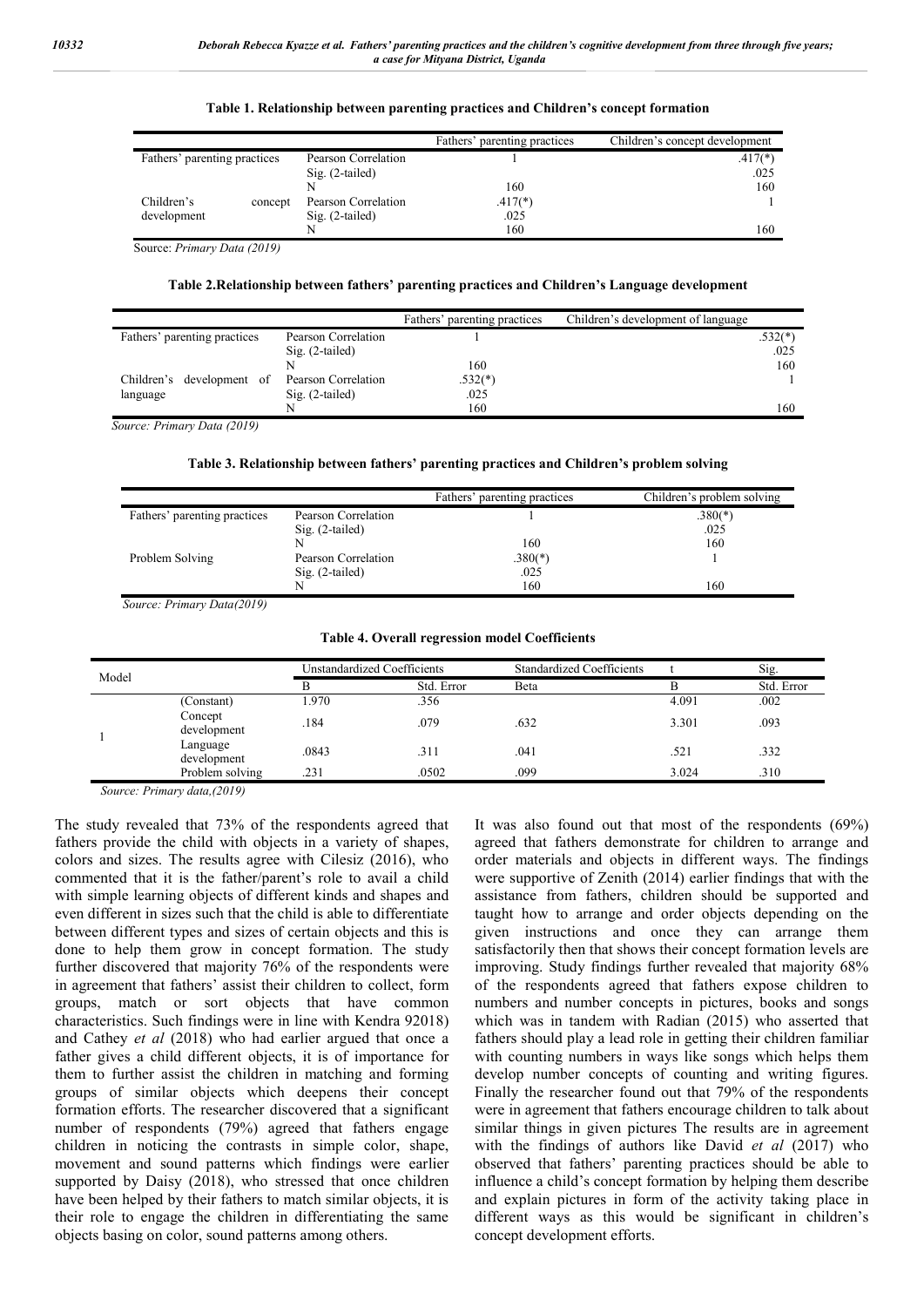**Fathers' parenting practices and the Children's development of language:** Study findings also revealed various ways of how the fathers' contribute to children's language development. Majority of respondents 81% observed that fathers contribute to children's language development explaining to the children things they are doing. Such findings are in line with Julie (2017), who had earlier asserted that in order for a child to develop the language, it is important for their father to always explain to their children what they are doing such that they are engaged in word formation and development thus helping them learn the language. It was also found out that most of the respondents (65%) were in agreement that fathers converse with the children as they play. The findings are in agreement with Linda (2015) earlier observations that engaging children in verbal and signal conversations during play with their parents like fathers helps them to learn and develop language as they begin trying to imitate or pronounce and eventually pronouncing what their fathers are telling them.

The researcher also discovered majority (67%) agreement that fathers encourage the children to listen and repeat what is said or heard which findings concurred with Giorgi's (2016) assertions that engaging a child in a talk and repeat or imitate exercise is so much helpful to them as it facilitates their effort of word formation which translates into language development. The study also found out that 70% of respondents agreed that fathers speak clearly using complete sentences and appropriate volume and tone for the children to be able to hear and such findings concurred with Meredith *et al* (2013) who asserted that when talking to children, it is paramount for the parents or fathers in this case that they use clear and simple words in order for children to hear clearly which eventually helps them to learn the language. It was also found out that majority 79% agreed that there is a relationship between Fathers' parenting practices and Children's development of language especially that fathers read with the children a variety of interesting stories and books and also tell children stories. These findings are in line with previous authors like; Edith (2015) &Elaine (2018) who advanced that fathers' parenting practices promote the Children's development of language in many ways as storytelling and reading interesting books especially coupled with objects in carton form which makes the stories more interesting and help the children to learn and develop languages.

**Fathers' parenting practices and children's development of problem solving skills:** For the third study objective, the study found out that fathers' parenting practices contribute to children's development of problem solving skills where by majority 77% of the respondents agreed that fathers guide the child to tell the difference in appearance of the 3 basic shapes (circle, square and triangle). The findings concur with authors like; Lamb (2015) who had earlier suggested that fathers need to play an important role in helping their children learn the different basic shapes of objects so as to assist them in solving different problem issues especially in maths subject. The study also revealed majority 64% agreement by respondents that fathers allow children to measure heights, width and length of given objects. Such results agree with Plan (2015) who noted that fathers/parents are responsible for making sure that their children get to know how to measure different units including height, weight, width and lengths of objects as this would help them in solving issues concerning volume and area covered by different objects.

It was also found out that a significant figure (62%) of respondents agreed that fathers assist children to identify the quantities represented by given pictures which was supportive of Kristein (2018) who acknowledged that it is the responsibility of fathers/parents to teach their children on ways to deal with quantities such that they can be able to solve problems concerning quantity of pictures and objects. Study findings further revealed majority 67% agreement from respondents that fathers help children to count the objects represented in the pictorial form. Such findings are in tandem with Clare (2015) and Lea *et al* (2015) who posited that in any problem solving situation, the basics of counting are important and the children must learn such basics from their parents thus fathers need to play a lead role in ensuring that their children get from them such basics of counting which can be used in their simple problem solving situations. Finally, study also revealed that majority 71% of respondents agreed that fathers guide children to group according to their attributes which was in line with Donald *et al* (2016) who posited that a child's problem solving abilities largely depend on the parenting practices applied by their fathers especially when it comes to counting and grouping of items.

**Study conclusion:** The study concluded that various parenting practices of fathers' contribute to the children's concept development, and these included but not limited to; fathers' providing the children with objects in a variety of shapes, colors , sizes; assisting children to collect, form groups ,match or sort objects that have common characteristics; engaging children in noticing the contrasts in simple color, shape ,movement and sound patterns; demonstrating for the children to arrange and order materials and objects in different ways; exposing child to numbers and number concepts in pictures ,books and songs as well as encouraging the children to talk about similar things in given pictures.

The study also concluded that fathers' parenting practices were contributing to children's development of language, as was manifested in ways like; fathers explaining to the child things he/she is doing, conversing with the child as children play, encouraging the child to listen and repeat what is said or heard, speaking clearly using complete sentences and appropriate volume and tone, reading with the child a variety of interesting stories and books as well as telling child stories among others and all these were significant in a child's language development process. It was further concluded from the study that fathers' parenting practices including but not limited to; fathers' guiding the child to tell the difference in appearance of the 3 basic shapes (circle, square and triangle), assisting the child to compare, allowing the child to measure heights, width and length of given objects, assisting the child to identify the quantities represented by given pictures, helping the child to count the objects represented in the pictorial form and guiding the child to group according to their attributes were all contributing to children's development of problem solving skills from three through five years.

#### **Recommendations of the study**

Non-Government Organisations and school administration should organise workshops and seminars with fathers to train them on various techniques of language development in their lives. Parents should teach their children to develop creativity and reasoning skills to sharpen their minds so as to improve their problem solving abilities.